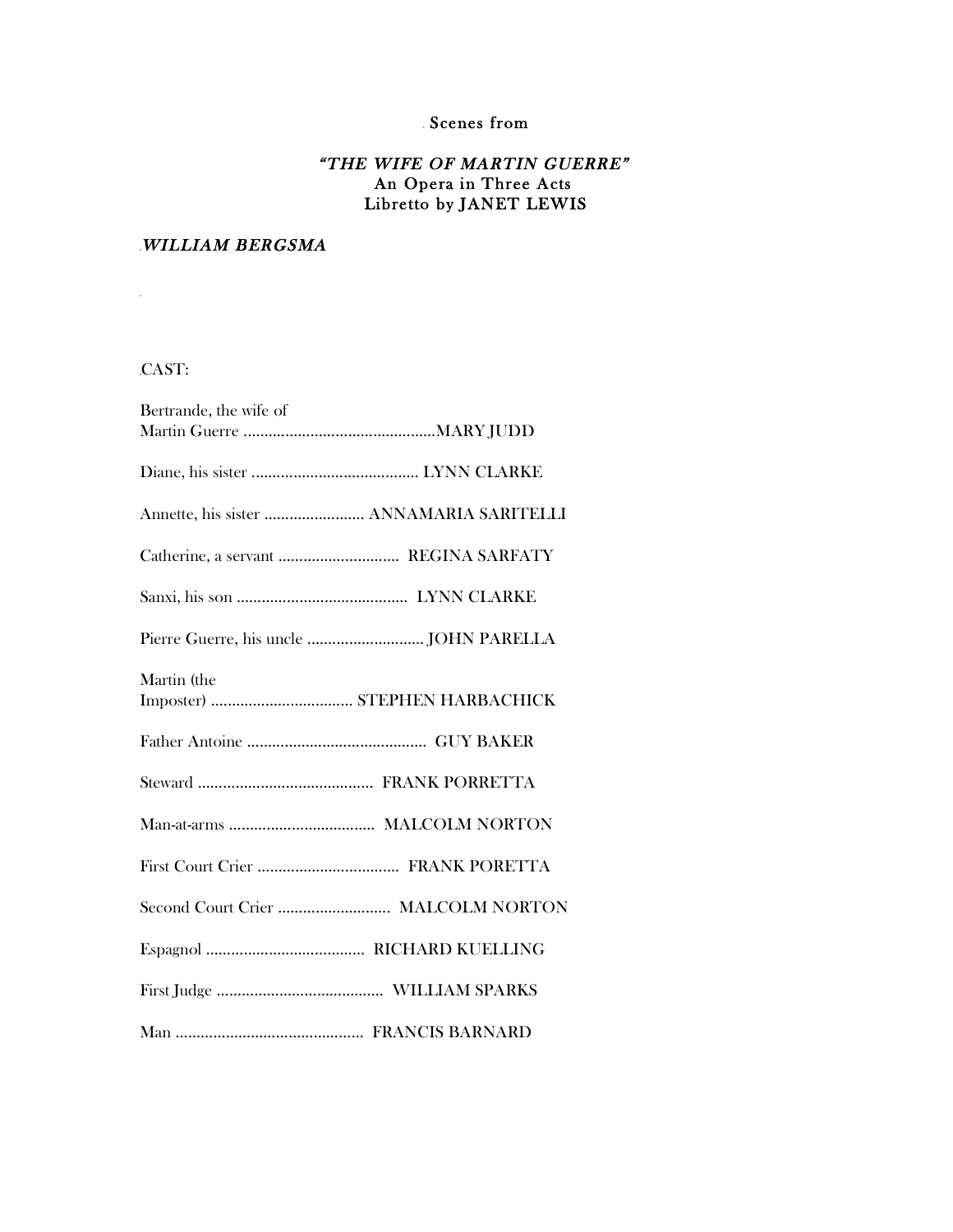### ORCHESTRA:

### Chamber orchestra conducted by FREDERIC WALDMAN

Paul Wolfe and Harold Levine, violins; Herbert Feldman, viola; Lorin Bernsohn and Phillip Cherry, celli; Georges Andre, bass; Andrew Lolya and Kenneth Schmidt, flutes; Melvin Kaplan, oboe; Aldo Simonelli, clarinet; Morris Newman, bassoon; Robert P. Bobo, horn; Robert Nagel, trumpet, Christine Stavrache, harp; Elayne Jones, percussion.

The first public performance of *The Wife of Martin Guerre* was given by the Juilliard Opera Theater February 15, 1956, under the direction of Frederic Cohen, Frederic Waldman conducting.

\_\_\_\_\_\_\_\_\_\_\_\_\_\_\_\_\_\_\_\_\_\_\_\_\_\_\_\_\_\_\_\_\_\_\_\_\_\_\_\_\_\_\_\_\_\_\_\_\_\_\_\_\_\_\_\_\_\_\_\_\_\_\_\_\_\_\_\_\_\_\_\_

## THE STORY OF THE OPERA

In 1548, Martin Guerre, a young peasant of the village of Artigues in southern France, left his wife, Bertrande, and their infant son in order to evade the anger of his father over a minor theft. He planned to be gone only a week. Eight years, however, elapsed before his family had any news of him. Then, as far as his family could judge, he returned, improved by the years, and took control of his farm, his father having died during his absence. It was not until she was pregnant by him that Bertrande, in bewilderment and torment, came to the conviction that it was not her husband who had returned, but another man. To her guilt and horror at this conviction was added the realization that she loved him more than she had loved her husband.

Her own household believed she had gone mad. One day, a wandering blackguard, rebuffed by her husband, called him an imposter; the true Martin Guerre, he said, had lost a leg in the wars. Distraught, Bertrande made her strange and tragic accusation.

Two trials followed. The first, at Rieux, condemned the accused to death. The second, which decided for the prisoner, was interrupted by her true husband's return. Bertrande knelt at her true husband's feet, exhausted by the suffering she had endured to restore her honor, and met with his cold statement: "The error into which you plunged could only have been wilful blindness. You and you alone, Madame, are responsible for the dishonor which has befallen me."

\_\_\_\_\_\_\_\_\_\_\_\_\_\_\_\_\_\_\_\_\_\_\_\_\_\_\_\_\_\_\_\_\_\_\_\_\_\_\_\_\_\_\_\_\_\_\_\_\_\_\_\_\_\_\_\_\_\_\_\_\_\_\_\_\_\_\_\_\_\_\_\_

The following scenes are presented in this recording:

BAND 1: Interlude and Lullaby.

CATHERINE: (Sings to Sanxi)

Naked and shivering he lay, The Son of God on the cold hay, We have presents for Him.

> The wheaten loaf, warm and brown, Chestnuts fallen to the ground,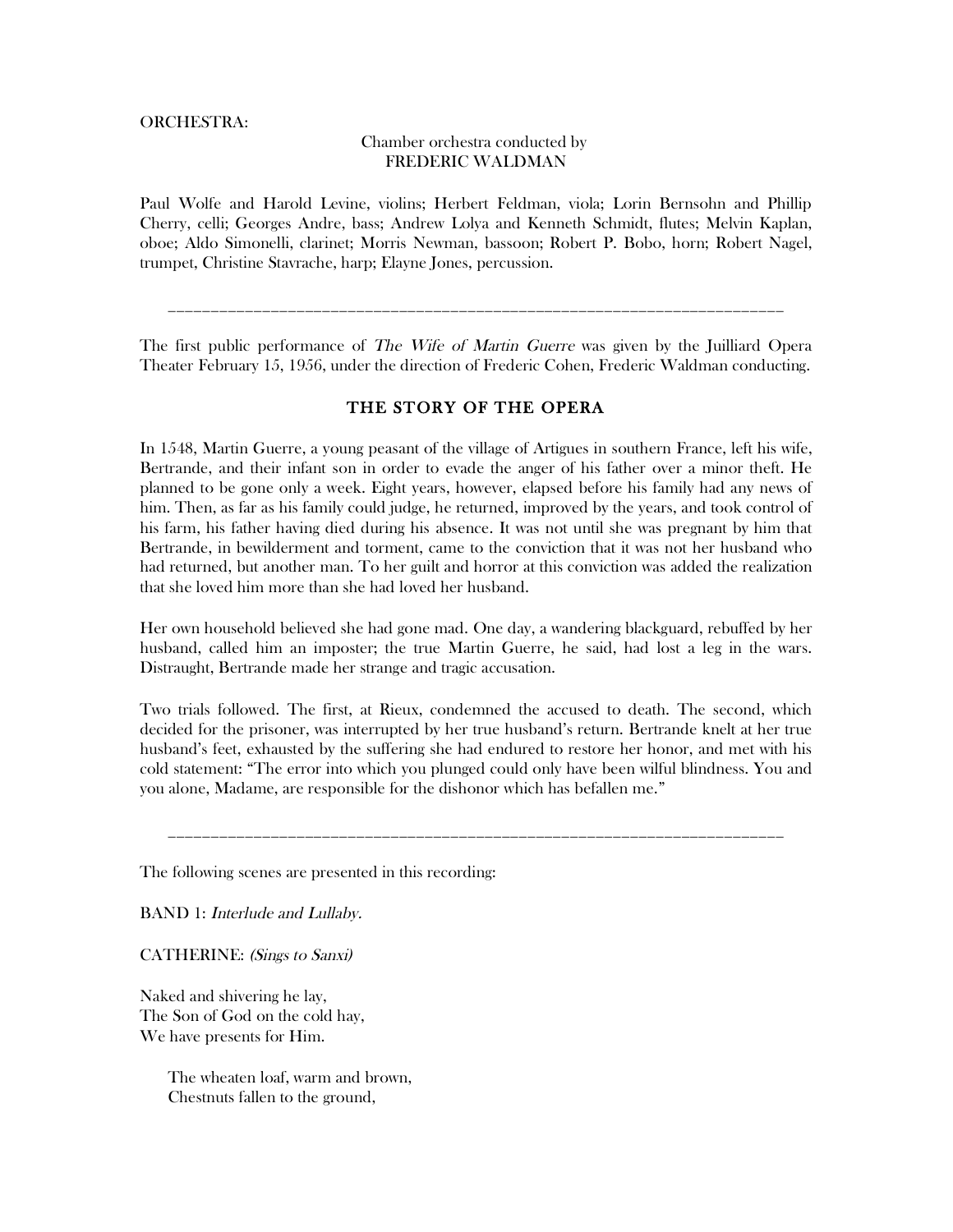Raisins from the autumn vine For the Child Divine.

We have brought a lamb for Him Whom the Heavens adore Shepherds all, sing a shepherd's hymn. We have gifts in store.

Underneath a roof of sod, In walls of wattles bound together, Lamb of Robin, Lamb of God Comfort one another In the bitter weather . . . Bertrande, waiting from day to day in expectation of Martin's return, is reassured by Catherine.

### CATHERINE:

Freedom is sweet, Madame. I should myself like to see the Garonne, the Rhone, The plain of Provence, Vendome, And the Isle de France. I, who have never been but to Luchon, Madame. He will return in the spring.

- BERTRANDE: The spring is far away. Freedom is sweet for Martin. He shames me while he stays away! His freedom is more precious than my love!
- CATHERINE: You will see. As soon as the snows are melted, as soon as a man can ford the flooded streams, he will be back. He knows his duty, Madame. Sanxi has need of a brother. (turns to the cradle)

We have gifts in store, As our song discloses, Cheese and wine, Honey fine, Eggs as fresh as roses . . .

\* \* \*

### BAND 2: The Return; the Accusation

Bertrande sits with Sanxi by the hearth. He is eight years old and recites his catechism, mischievously trying to mix his mother up. A confused noise is heard, approaching voices:

CATHERINE: It is he, Madame!

PIERRE: It is Martin, my child!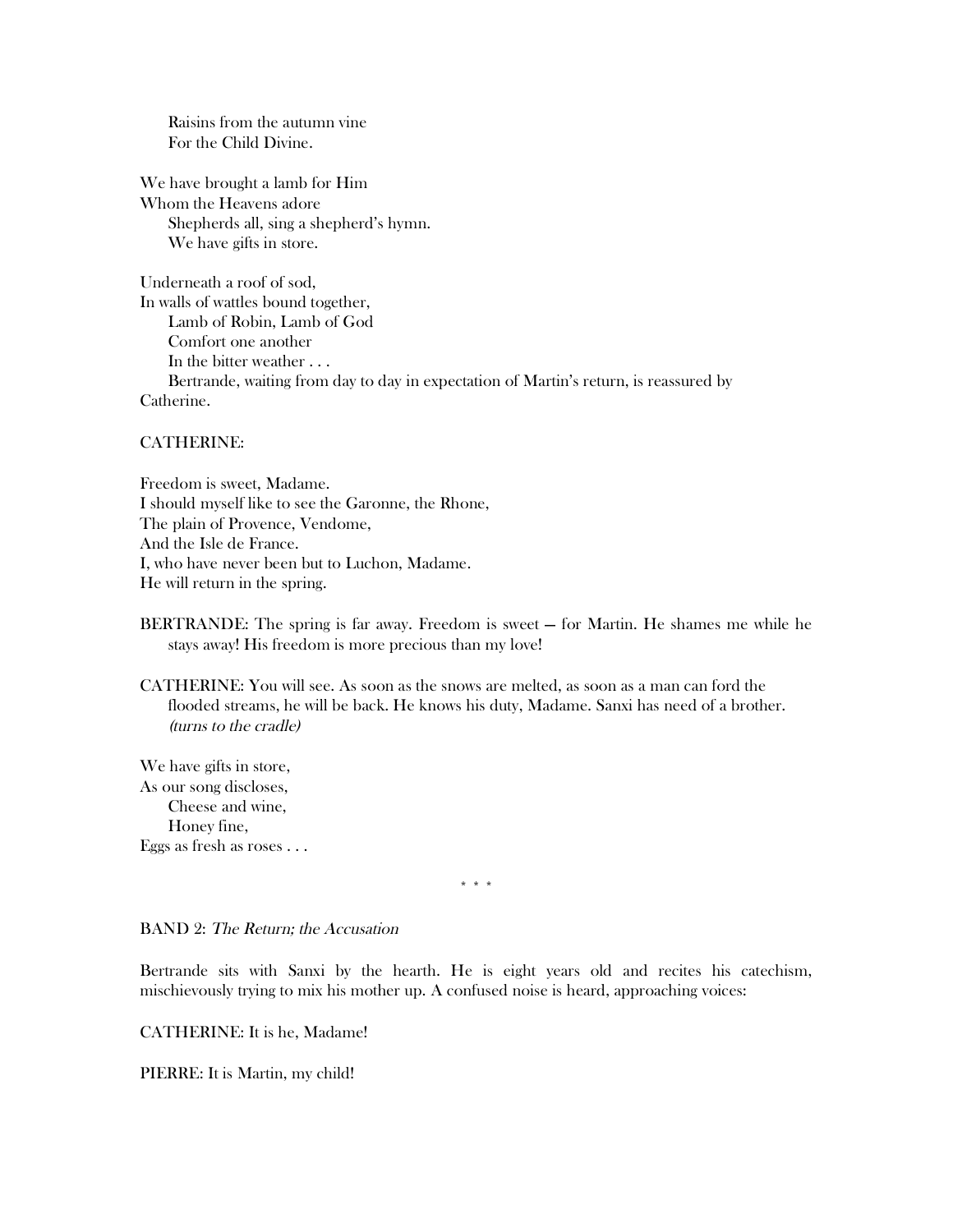ANNETTE: Bertrande, it is our brother Martin! (Martin, the Imposter, comes slowly forward)

MARTIN: You are very beautiful, Madame. . .

PIERRE: Blessed Jesu! Are you surprised?

ANNETTE : You are right, Martin, she has changed. It is a greater beauty.

PIERRE: But why stand there? Embrace her!

BERTRANDE: Martin, Martin, is it you, Martin? Cruel, cruel! Even your voice is strange, strange in my ears!

PIERRE: My niece, this is no proper welcome. I praise God, Martin, that you are safely home!

BERTRANDE: I too praise God, and ask your pardon, my husband.

#### MARTIN:

Happy that man who like Ulysses came Home to his father's house, and found All things the same. There his paternal ground, The son who bore his name, All safe and sound. After the years of travel and of war Happy the man who found his heart's desire, Fair as before Waiting beside his fire. What treasure more Should any man require? But where is Sanxi?

Sanxi yells in panic at the strange embrace. Members of the household crowd around their supposed master with happy reminiscence. The Imposter makes one mistake, calling a servant by the wrong name; but no notice is taken. Bertrande, hardly daring to believe, presses close to him in surrender and acceptance. The scene fades on an impromptu dance.

Some months later, in early autumn, Martin and the farm workers go happily about their accustomed tasks. Bertrande comes in, walking slowly, hums with Catherine while they sew. Suddenly she stops: "Catherine, I mistrust so much happiness . . . Catherine, shocked and amused, clucks away: "Bearing takes some women one way, some another. You were too long alone, Madame . . . Now that is cured. Believe in your happiness. It is your duty, surely."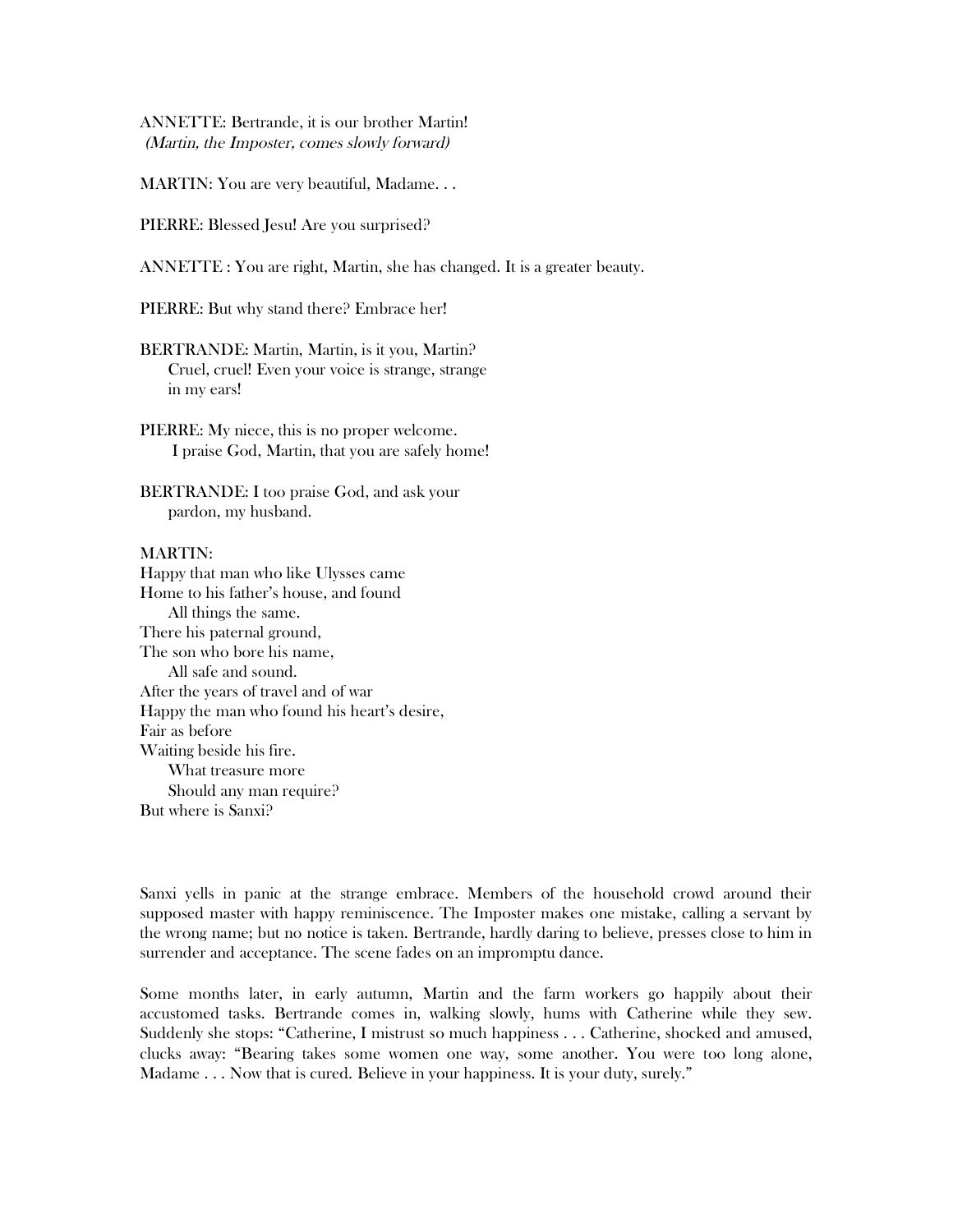BERTRANDE: Good Catherine, go your way.

CATHERINE: I go, I go!

- BERTRANDE: Never more happy nor more well. . . . I love; I am with child; and well beloved. Yet I am haunted by so strange a fear, so strange I dare not name it; yet it haunts me like the crying of wolves on winter nights, when we are safe indoors, and the hearth fire is bright. . .
- SANXI: (runs in; Martin follows) I rode the white mare!

MARTIN: He rode the white mare bravely. SANXI: Will you tell me about the wars again? Will you take me to hunt bear?

MARTIN: Surely, my son.

SANXI: When will you take me?

BERTRANDE : Later, Sanxi.

- MARTIN: I will come out to you, my son . . . What has distressed you, Bertrande?
- BERTRANDE: Who are you? What is your name?
- MARTIN: Do you joke, Bertrande?
- BERTRANDE: You are not Martin Guerre! It is not possible you should be Martin Guerre! For Martin Guerre, son of the old Master, proud and stern, like the old Master, could never in this world speak so gaily to his son.
- MARTIN: You are distraught, Bertrande.
- BERTRANDE : Ah! Give me proof! Forgive me! Give me some proof you are indeed my husband!
- Martin, incredulous, asks, "Proof? But why proof? . . . Is not my voice the same? Our past the same? My lips the same? Here are my hands, scarred as you remember. The blows my father dealt still scar me . . . Why should I not be myself?" The scene which follows is part love scene, part accusation. To Bertrande's restrained but tormented questioning, the Imposter opposes loving indulgence.
- MARTIN: Weep no more. You are demented. It happens, sometimes, when women are with child. It will pass; and when your time is over, you will look back on it with astonishment.
- BERTRANDE: *(yielding)* May that be so; for God knows I love you and desire you. When I was in Rieux, at my Aunt's house, in a strange town, I was confused in direction, and it seemed to me always that the east was the west. (Holds him by the shoulders at arms length) So is it with me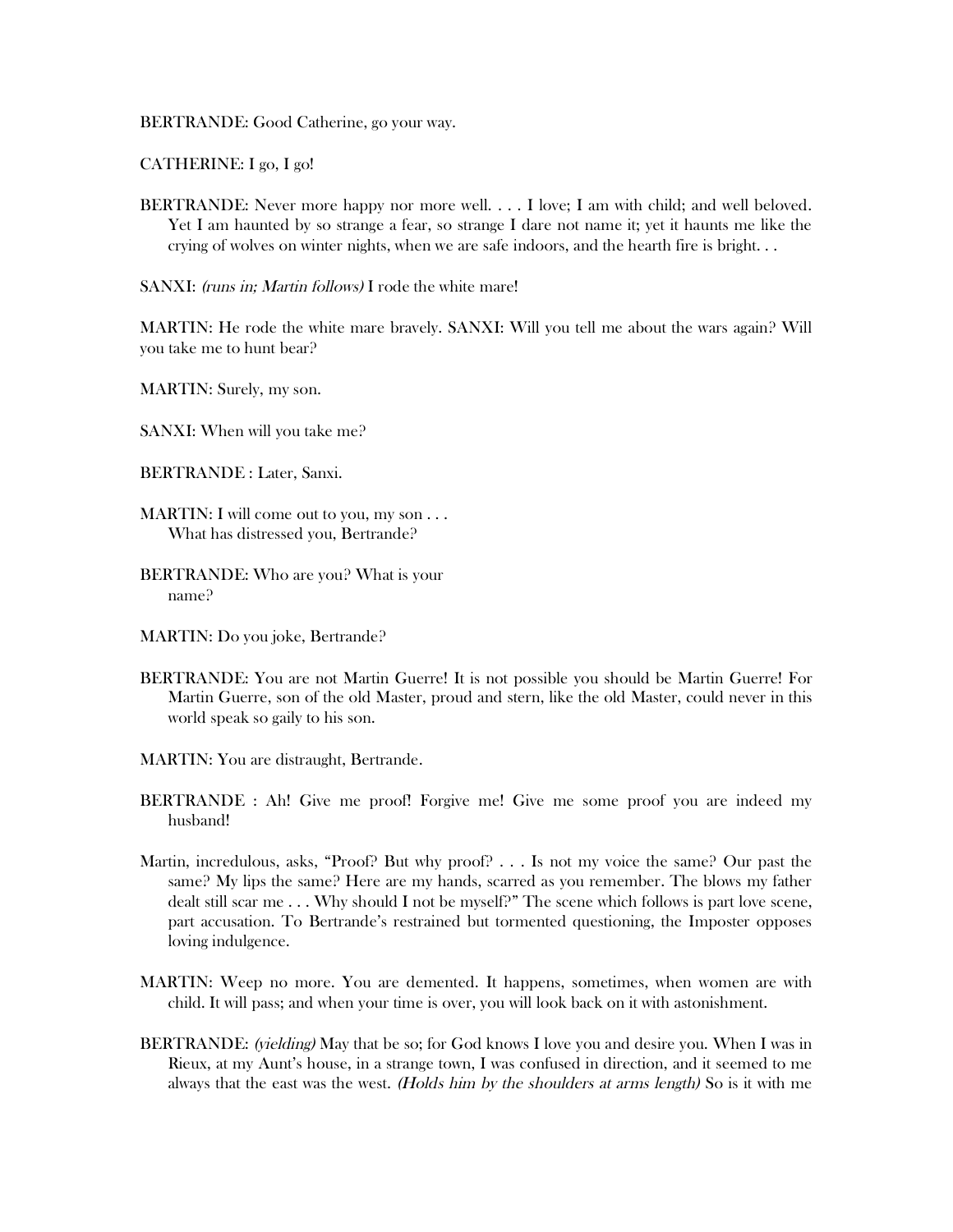now. For when I look at you I see the flesh and bones of Martin Guerre, but in them dwelling the spirit of another man. (Embraces him passionately)

Band 3: The First Trial

Bertrande, unable to endure her suspicion, which has been strengthened by the statement by a wandering roughneck that Martin Guerre lost a leg in the wars, has persuaded her uncle Pierre to take legal action. A crier calls the court in Rieux to order; spectators comment; Bertrande, having no objective facts to support her belief, testifies. Martin's sisters, the village priest, all the household swear that the accused is truly Martin. The Imposter is called to the stand. His testimony is blended with the introspective comments of Bertrande, Annette, Catherine, and Pierre to create a large musical ensemble. The chorus comments; another soldier is called to testify.

JUDGE: Your name?

ESPAGNOL: Espagnol, my lord.

JUDGE : Occupation?

ESPAGNOL: Soldier of fortune.

JUDGE: You know the prisoner?

ESPAGNOL: Oh, from the cradle, my lord.

JUDGE : His name? ESPAGNOL: Du Tilh, my lord. Arnaud du Tilh. (a murmur from the crowd)

JUDGE: Have you more to say?

ESPAGNOL: He told me, not a month ago, that he was playing the part of Martin Guerre; that he had met this Guerre in the wars; that this Guerre had sold him, for a little money, the right to impersonate him, and to pick up what gold he could.

BERTRANDE: It is a lie, it is a lie!

MARTIN: Well said, Madame!

CRIER: Silence in the court! (Espagnol steps down, grinning maliciously at Martin. The judges confer.)

A WOMAN: She's proved nothing against him.

A MAN: Why didn't she ask questions when he first came back? She lived with him long enough. Why complain now?

BERTRANDE: *(overhearing)* My God, deliver me from my sin...

JUDGE: Whereas this man's identity is not proved, although his resemblance to Martin Guerre is great; and whereas the wife of Guerre has testified against him, we declare that he is in fact du Tilh. And we condemn him to do penance before the church of Artigues, and to be hanged by the neck before the house of Martin Guerre.

BERTRANDE: Not death, not death! I did not ask his death! (She is facing Martin. He